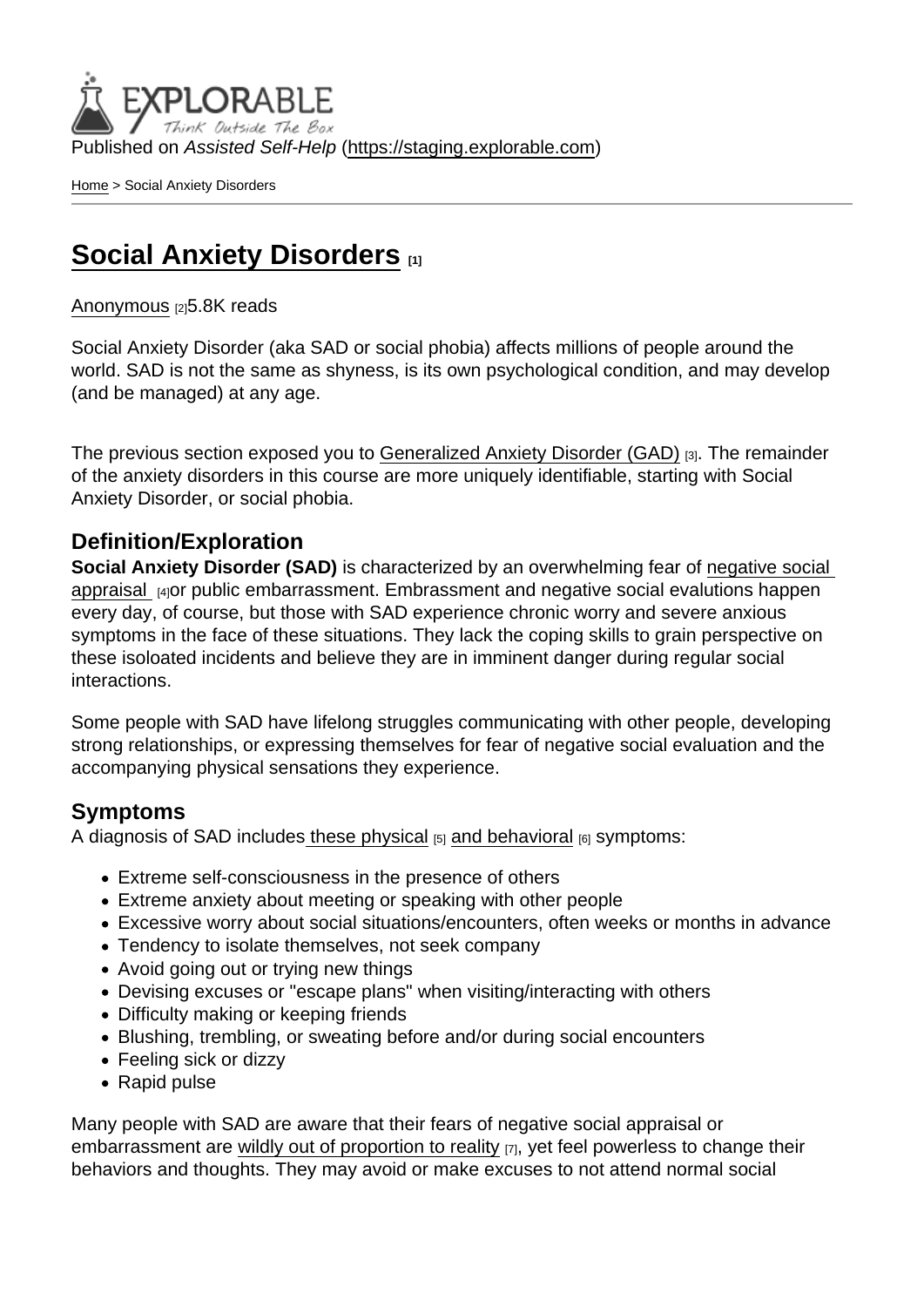functions—seeing movies, attending birthday parties, using a public restroom, dating—and some avoid eye contact all together.

Approximately 15 million Americans suffer from SAD every year. Most often, the condition develops from early adolescence (13-years old) and affects men and women to nearly equal degrees. Sadly, [around 36% of people](http://www.adaa.org/understanding-anxiety/social-anxiety-disorder)  $_{[8]}$  with the condition wait a minimum of 10 years before seeking formal diagnosis or psychological treatment.

# Generalized vs. Specific Social Phobia

Social phobias and SAD are diagnosed under [two main types](http://www.nytimes.com/health/guides/disease/generalized-anxiety-disorder/print.html) [9]: Generalized and Specific.

Generalized social phobia is the most consistently debilitating form. People with this condition fear almost all social situations with the same consistent level of fear and avoidance. The sufferer had "generalized" their fear and conditioned themselves through patterns of behavior and thought to react to all social situations with equal rushes of anxiety, doubt, and fear. Luckily, this is also the form that most people seek treatment for. (Read about effective anxiety therapies [here](https://explorable.com/cognitive-behavioral-therapy-cbt) [10]).

Specific social phobia is the negative expectation and fear of social evaluation under very particular circumstances or venues. Performance anxiety or giving speeches fall into this category, but so too do places where a person experienced a painful and memorable embrassing social situation. People with this type of SAD typically function well in most social scenarios outside of the ones uniquely problematic for them.

# SAD vs. Shyness

It's a common misconception that being shy is the same as being socially phobic, just as many people believe being shy is the same as being introverted ([they're not](https://www.psychologytoday.com/blog/the-introverts-corner/200910/introversion-vs-shyness-the-discussion-continues)  $[11]$ ). [Shyness](http://www.apa.org/topics/shyness/)  $[12]$ is a normal human emotion/disposition where people feel apprehensive or awkward during social encounters. In comparison, SAD is a prolonged and severe belief that being evaluated negatively in social situations is dangerous. [Studies have shown](http://www.nimh.nih.gov/news/science-news/2011/national-survey-dispels-notion-that-social-phobia-is-the-same-as-shyness.shtml) [13] that shyness and social phobia are differentially diagnosable—that is, someone can have SAD and not be shy and vice-versa.

Keeping shyness separate from SAD is a healthy way to respect people with diagnosable social phobias and to not generalize about their condition.

## Case Studies

It can be difficult for someone without social phobia to imagine how someone with the condition feels on a routine basis. If you are unclear about how SAD manifests itself and changes a person's life, please read the following [case study excerpts](http://www.psydoctor.com/2008/08/case-studies-social-phobia.html) [14]:

"Ms. M. is a 19 year old student. She decided not to attend her university classes on the first day because she knows that in some classes the professor will instruct them to go around the room and introduce themselves...She knows she won't be able to think clearly because her anxiety will be so high, and she is sure she will leave out important details...

"Mrs. A., a 32 year mother of two kids hates to stand in line at a crowded bus